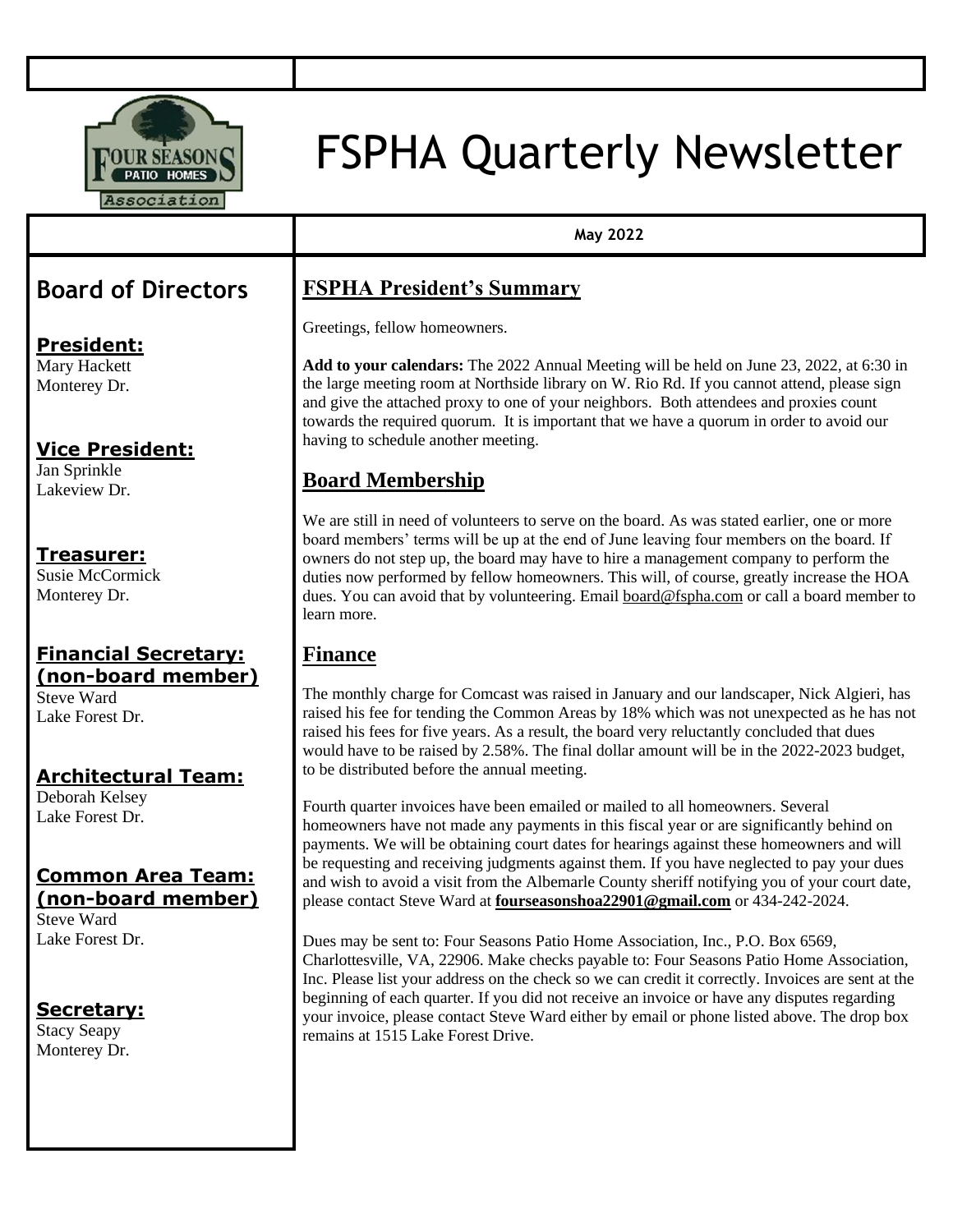## **Services**

**Security Patrol:** Upscale Security LLC (434) 220-4577 Ext. 3

**COMCAST (Bulk Customers)** (855) 638-2855

#### **Algieri's Landscaping LLC**

Please contact Steve Ward for any landscaping matters.

#### **Neighborhood Disposal:**

 $\frac{1}{(434)985-2019}$ [www.neighborhooddisposalva.net/](http://www.neighborhooddisposalva.net/) Pickup on Tues and Friday mornings. Call about large item pickup.

## **Contact Us:**

\_\_\_\_\_\_\_\_\_\_\_\_\_

## **FSHA Website:**

[www.fspha.com](http://www.fspha.com/)

## **Mailing Address:**

Four Seasons Patio Home Association, Inc.

P.O. Box 6569

Charlottesville, VA 22906

## **Email:**

[board@fspha.com](mailto:board@fspha.com)

## **Architecture**

Architectural change requests, including installing new fencing, should be sent to the board via the association website at www.fspha.com. You will be notified in writing whether your request was approved or denied. Letters of Concern re: architectural issues will be going out soon. Should you receive a Letter of Concern and have a problem or a question about the issue, please contact Deb Kelsey at 305-510-7373. We are aware that not all things can be addressed immediately due to various circumstances. However, ignoring a letter could lead to further action being taken by the board. **Reminder:** Trash barrels are not to be left in public view between pickup days. Store them in your garage or somewhere else out of sight.

## **Common Areas**

In March we removed two large pine trees in the areas between the Monterey Drive cul-desac and the townhouses. Both were dropping limbs and threatening to fall on private property. A storm damaged pine in common area F between Monterey and Lake Forest Drive will be removed in May. As in previous years we've exhausted our tree budget and had to borrow from the common area maintenance fund to cover costs before the end of the fiscal year. Maintenance on existing plantings will occur later this spring and summer.

#### **Association Issues**

#### *Recycling*

Neighborhood Disposal now provides recycling. If you are interested in having your waste recycled, you may contact Neighborhood Disposal directly at the contact information in the left hand menu in this newsletter. There will be a small charge to each individual owner who chooses this option.

#### *Zoning Meeting*

As you saw in our November newsletter, an application has been made for a permit to erect seven buildings totaling 250 apartments in the property abutting our common area between Lake Forest Drive and the Charlottesville Health and Rehabilitation Center on W. Rio Rd. There is a meeting of the Albemarle County Zoning Board on this issue scheduled for Tuesday, May 10, at 6:00 p.m. *(rescheduled to Tuesday, July 12th*) in Lane Auditorium in the County Office Building. Further information may be found here:

**[https://www.albemarle.org/Home/Components/Calendar/Event/2587/16?seldept=5&cur](https://www.albemarle.org/Home/Components/Calendar/Event/2587/16?seldept=5&curm=5&cury=2022) [m=5&cury=2022](https://www.albemarle.org/Home/Components/Calendar/Event/2587/16?seldept=5&curm=5&cury=2022)**. The meeting agenda and staff report for this project will be available at this link approximately 5-7 days prior to the hearing. Interested parties are urged to attend.

#### *Homeowner Contact Information*

**New homeowners,** please provide association secretary, Stacy Seapy with your name, address, telephone number, and email address at **fspha.notes@gmail.com**. This information will be kept confidential and not shared outside of the FSPHA Board. Currently, 115 of the 133 residences use email for communications from the board which saves us about \$67.00 for every mailing. Because we do several mailings a year the savings add up. **Be sure to notify Stacy if you change your email address.** We need contact numbers for every resident so our Security can contact them if necessary. **Absentee landlords**, please note that the Association requires contact information for your tenants for the same reason. Thank you!